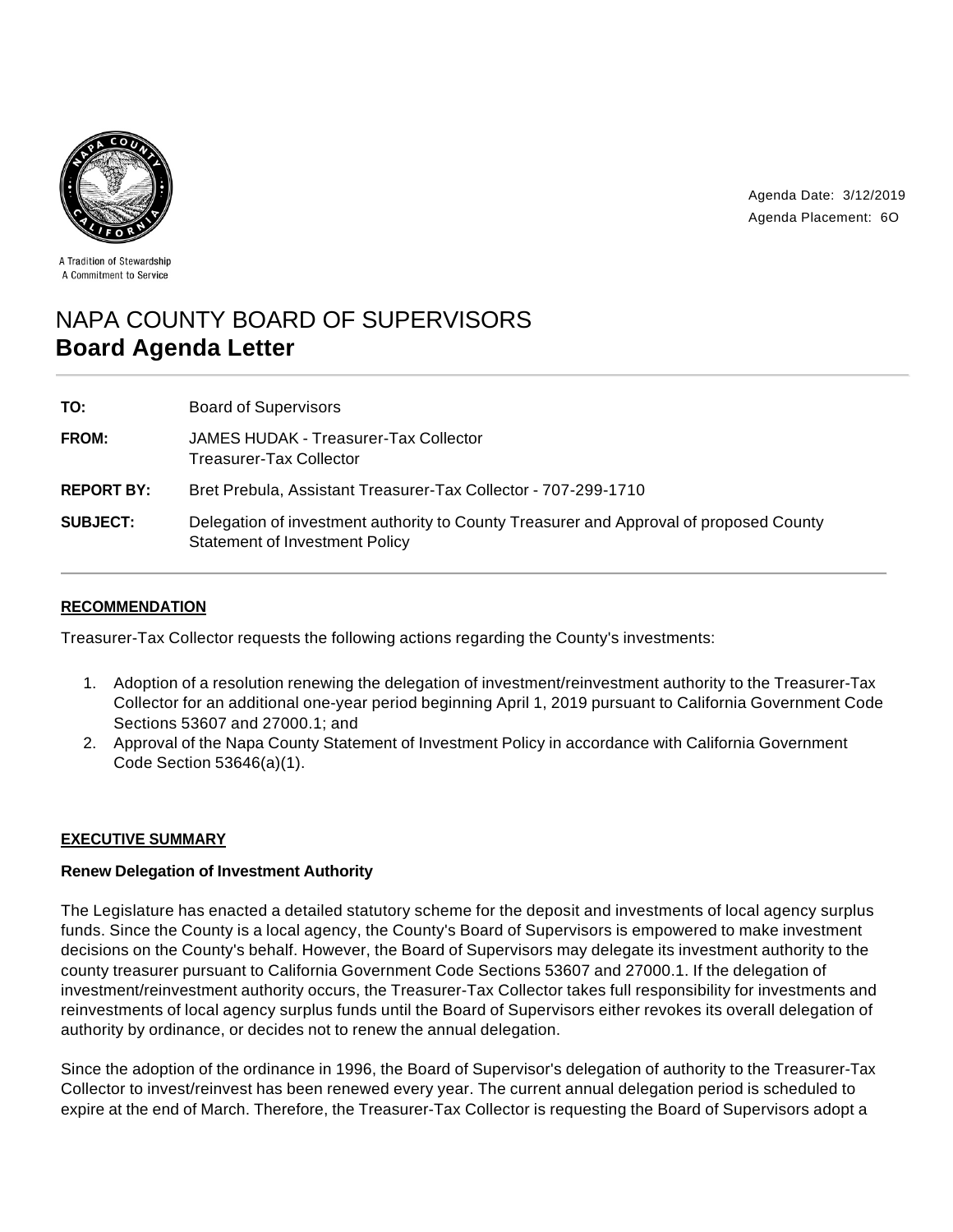resolution delegating its authority to invest/reinvest local agency surplus funds held in the County Treasury.

### **Approve Napa County Statement of Investment Policy**

The County's investment policy is presented annually to the Napa County Treasury Oversight Committee ("TOC") for review and monitoring in accordance with California Government Code Sections 27133 and 53646 (a)(1). The TOC approved the policy on March 4, 2019. The investment policy is then submitted to the Board of Supervisors for review and approval, pursuant to California Government Code Section 53646(a)(1). The following are the proposed changes to the investment policy:

- Remove Commercial Paper as an acceptable investment;
- Add Money Market and Mutual Funds as an acceptable investment;
- Remove glossary terms that do not specifically apply to the policy.

The County's Treasurer-Tax Collector recommends approval of the attached 2019 Statement of Investment Policy.

#### **FISCAL IMPACT**

Is there a Fiscal Impact? No

#### **ENVIRONMENTAL IMPACT**

ENVIRONMENTAL DETERMINATION: The proposed action is not a project as defined by 14 California Code of Regulations 15378 (State CEQA Guidelines) and therefore CEQA is not applicable.

#### **BACKGROUND AND DISCUSSION**

#### **Renew Delegation of Investment Authority**

The Legislature has enacted a detailed statutory scheme for the deposit and investments of local agency surplus funds. Since the County is a local agency, the County's Board of Supervisors is empowered to make investment decisions on the County's behalf. However, the Board of Supervisors may delegate its investment authority to the county treasurer pursuant to California Government Code Sections 53607 and 27000.1. If the delegation of investment/reinvestment authority occurs, the Treasurer-Tax Collector takes full responsibility for investments and reinvestments of local agency surplus funds until the Board of Supervisors either revokes its overall delegation of authority by ordinance, or decides not to renew the annual delegation.

In 1996, the Board of Supervisors adopted an ordinance delegating investment authority of local agency surplus funds to the Napa County Treasurer-Tax Collector. Government Code Section 53607 requires that the Board of Supervisor's delegation of authority to invest/reinvest local agency surplus funds be reviewed and approved annually. Since the adoption of the ordinance in 1996, the Board of Supervisor's delegation of authority to the Treasurer-Tax Collector to invest/reinvest has been renewed every year. The current annual delegation period is scheduled to expire at the end of March. Therefore, the Treasurer-Tax Collector is requesting the Board of Supervisors adopt a resolution delegating its authority to invest/reinvest local agency surplus funds held in the County Treasury.